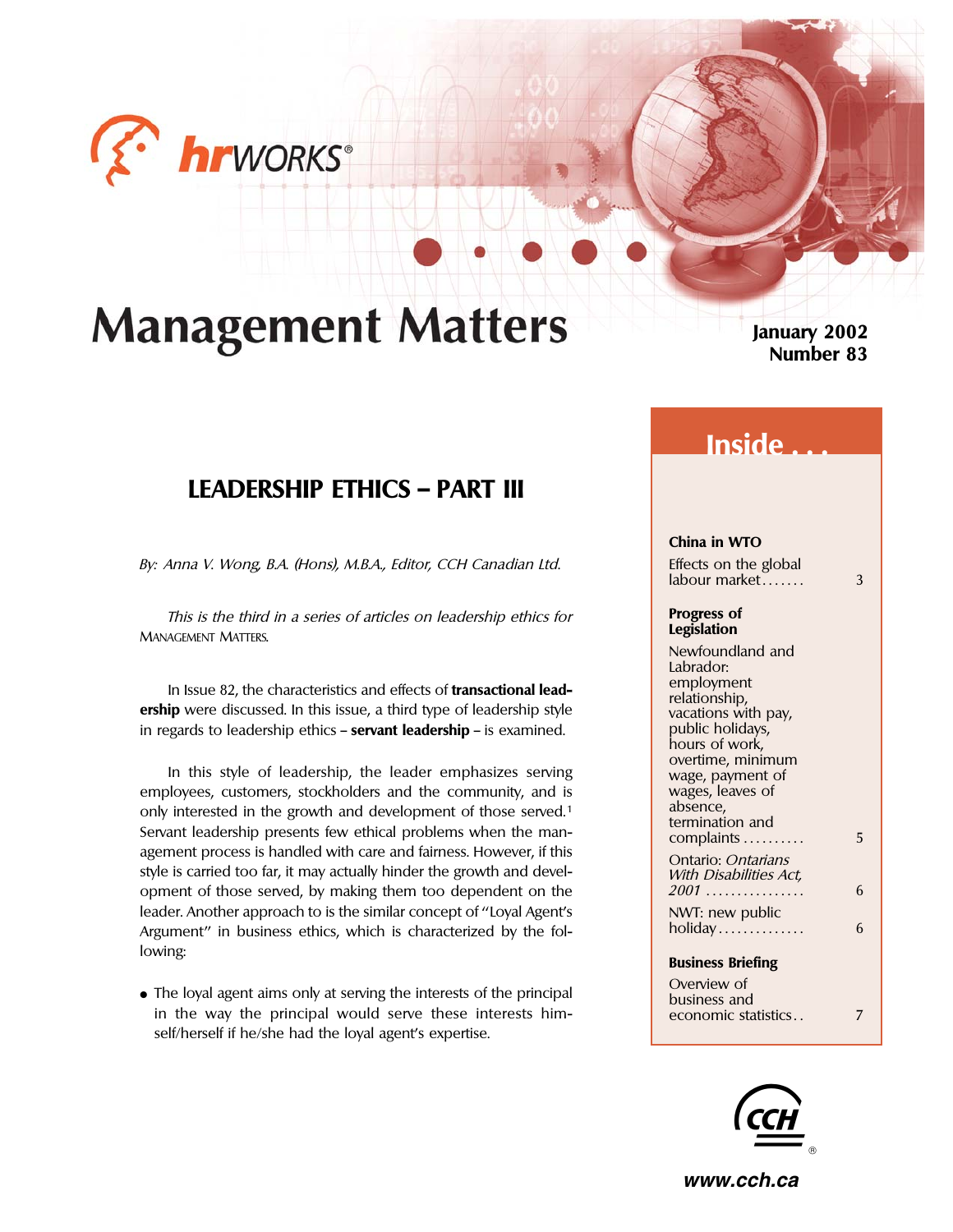• The loyal agent assumes that the principal would serve<br>his/her own interests in a "thoroughly egoistic way",<br>and, therefore, the loyal agent obligates himself/herself<br>to "operate in a thoroughly egoistic way in [on] his

Leaders who adopt the servant leadership style usually<br>have the least number of ethical problems because they<br>are serving all stakeholders, including the organization,<br>employee has for the leader, and can have a detrimenta problems are that stakeholders may become too depen- To avoid employee dependence, leaders should be dent on the leader, intolerant, narrow-minded, and may conscious of how much and how far they are willing to take things for granted and lose sight of other issues in the respond to the needs of the stakeholders of the organizaorganization that might be affected. All stakeholders will be tion. The amount of company resources and, in the case of caught by surprise when the leader leaves and is replaced employees, individual performance are just some of the<br>by someone who is not as responsive to them as the one determinants of whether the needs in question should b by someone who is not as responsive to them as the one determinants of whether the needs in question should be<br>hefore Lacking understanding of the operation the stake. fulfilled first. This also means that some elements of before. Lacking understanding of the operation, the stake-<br>holders will not be able to stand un for their own rights For actional leadership mentioned in the previous issue may holders will not be able to stand up for their own rights. For<br>example, when a leader concentrates too much on the<br>welfare of employees the staff may begin to take it for welfare of employees, the staff may begin to take it for granted that the leader will always decide in their favour.<br>When this is no longer possible, it would be very difficult that the servant leader faces is employee grievance caused When this is no longer possible, it would be very difficult that the servant leader faces is employee grievance caused<br>for the staff to understand the reasoning behind the deci-<br>by conflicting needs, and priorities. Needs sion. groups may contradict each other. For example,

upon their interpretation of other people's behaviour and<br>the social environment. In an external attribution, the the effects of fulfilling their requests will be for the organi-

Published twelve times annually, as the newsletter complement<br>to the CANADIAN BUSINESS MANAGEMENT MANUAL and/or the GOVERN-<br>MENT ASSISTANCE MANUAL, by CCH Canadian Limited. Newsletter In the next issue t

(416) 224-2224, ext. 6370 e-mail: awong@cch.ca

CHERYL FINCH, B.A., LL.B., Managing Editor **Notes:** (416) 228-6128

**Canada Post Agreement Number** — 40064546

© 2002, CCH Canadian Limited<br>90 Sheppard Ave. East, Suite 300

factors, such as employers and employees, time and envi her] behalf".<sup>2</sup> employee's favour can cause the leader to be labelled

by conflicting needs and priorities. Needs of different According to the "Attribution Theory", the employees<br>are likely to take this one incident as evidence that the<br>leader is inconsiderate of their welfare or negligent of their<br>needs and requests. The Attribution Theory expla the effects of fulfilling their requests will be for the organiemployee defines the behaviour according to surrounding zation as a whole and for other groups within the organization in both the short and long run. They will then be better able to accept the fact that sometimes their requests **MANAGEMENT MATTERS** have to be fulfilled at a later time to yield to some other

MENT ASSISTANCE MANUAL, by CCH Canadian Limited. Newsletter<br>available by subscription at \$159 annually. For subscription infor-<br>mation, see your CCH Account Manager or call 1-800-268-4522 | | | | | | | | | | | | | | | | | or (416) 224-2248 (Toronto).<br> **Experiments with the outline that include the ethical parame-**<br>
psychological models used to define the ethical parame-For CCH Canadian Limited **term** ters of a good leader, who often has to be "technically ANNA WONG, B.A. (Hons), M.B.A., Editor effective'' as well as ''morally responsible''.

- $^2$  Michalos, Alex C. "The Loyal Agent's Argument". Business Ethics, 3rd ed., 1999, Toronto: Prentice-Hall Canada.
- Toronto, Ontario M2N 6X1 **Booth-Butterfield, Steve. "Attribution Theory**". West Virginia University. September, 1996. January 21, 2002. www.as.wvu.edu/~sbb/ comm221/chapters/attrib.htm

<sup>&</sup>lt;sup>1</sup> Fleming, John E. "Ethics Column". The Academy of Management News, 1999: 29(1–3).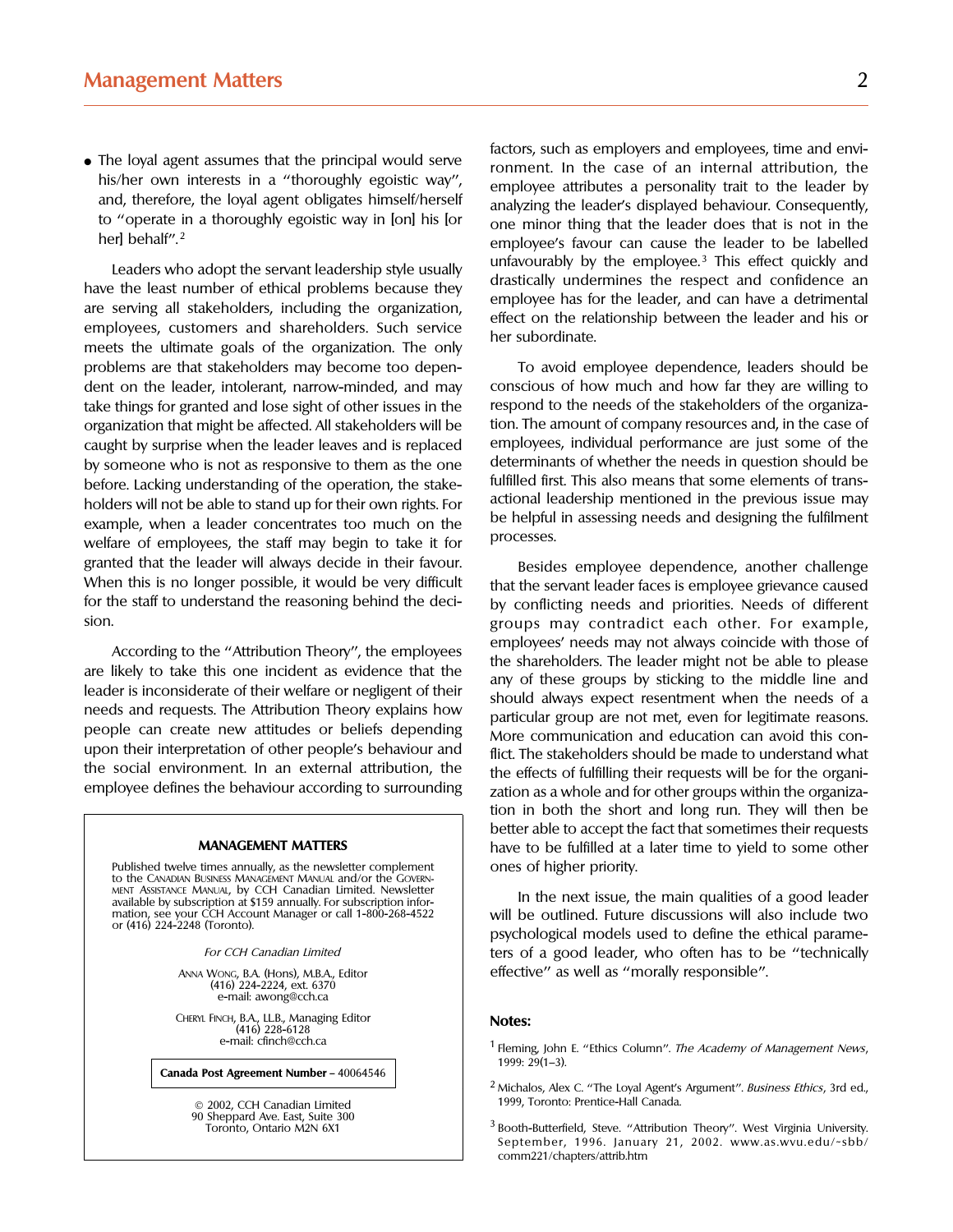# **GLOBAL LABOUR MARKET** As for government policies, legislation restricting

Recently, the People's Republic of China successfully completed all of the required procedures to join the World **Legal and Social Changes in the Past Few** Trade Organization (WTO). With the huge business potential and the large supply of different types of labour avail-<br>able in this country, human resources professionals should<br>China has slowly dismantled some of its old restrictions

According to this radio show, Chinese education poli-<br>cies in the last few decades framed educational programs<br>
From remonstrated areas of China were killed or injured.<sup>2</sup> cies in the last few decades framed educational programs<br>according to previously identified needs of the labour<br>market, and gave students a fixed path to follow. Programs<br>market, and gave students and their future was set;

Apart from government-prescribed jobs, another from remote areas. common practice of recruitment in the old Chinese labour market was the consistent use of interpersonal connec-<br>tions to obtain job opportunities and achieve upward<br>**Ining WTO** tions to obtain job opportunities and achieve upward<br>
mobility in the profession. Having a powerful connection<br>
was sometimes more helpful than having the right skills<br>
and talents in getting a job. This hindered the growt

As these graduates entered the workforce, they were ment is encouraging more exports, international trade and accustomed to seek advice from superiors, and were research and development, which will spark a higher accustomed to seek advice from superiors, and were research and development, which will spark a higher trained to let their superiors handle decision-making. They, demand for multi-skilled labour, leadership personnel, therefore, lacked problem-solving skills, and efficiency was workers with multilingual skills, (especially proficiency in low in the workplace, due to prolonged decision-making. English), and specialists with knowledge and

CHINA IN WTO: EFFECTS ON THE This bureaucratic system often let the best problem-solving

mobility of the population was also tough, especially for highly-skilled workers. It was difficult for people to move away from their birthplace, be it a city or a province. It was By: Anna V. Wong, B.A. (Hons), M.B.A., Editor, CCH virtually impossible for workers to move out of their own<br>Canadian Itd Canadian Ltd. Canadian Ltd. ployment rates to put their talents to use. As a result, unem-<br>ployment rates were high in suburban and country areas.

able in this country, human resources professionals should China has slowly dismantled some of its old restrictions<br>be aware of the impact China may now exert on the global that had hindered international trade. Quite a fe be aware of the impact China may now exert on the global that had hindered international trade. Quite a few social<br>changes have emerged as a result. A great number of changes have emerged as a result. A great number of On a recent trip to China, I had the opportunity to<br>listen to a documentary program on a Chinese radio sta-<br>tion.<sup>1</sup> The program outlined some interesting characteris-<br>tics of the Chinese workforce, which may be helpful fo **Education and Employment in China** a few serious incidents of fires and explosions in city factories with workers' residences where hundreds of workers

demand for multi-skilled labour, leadership personnel, English), and specialists with knowledge and skills in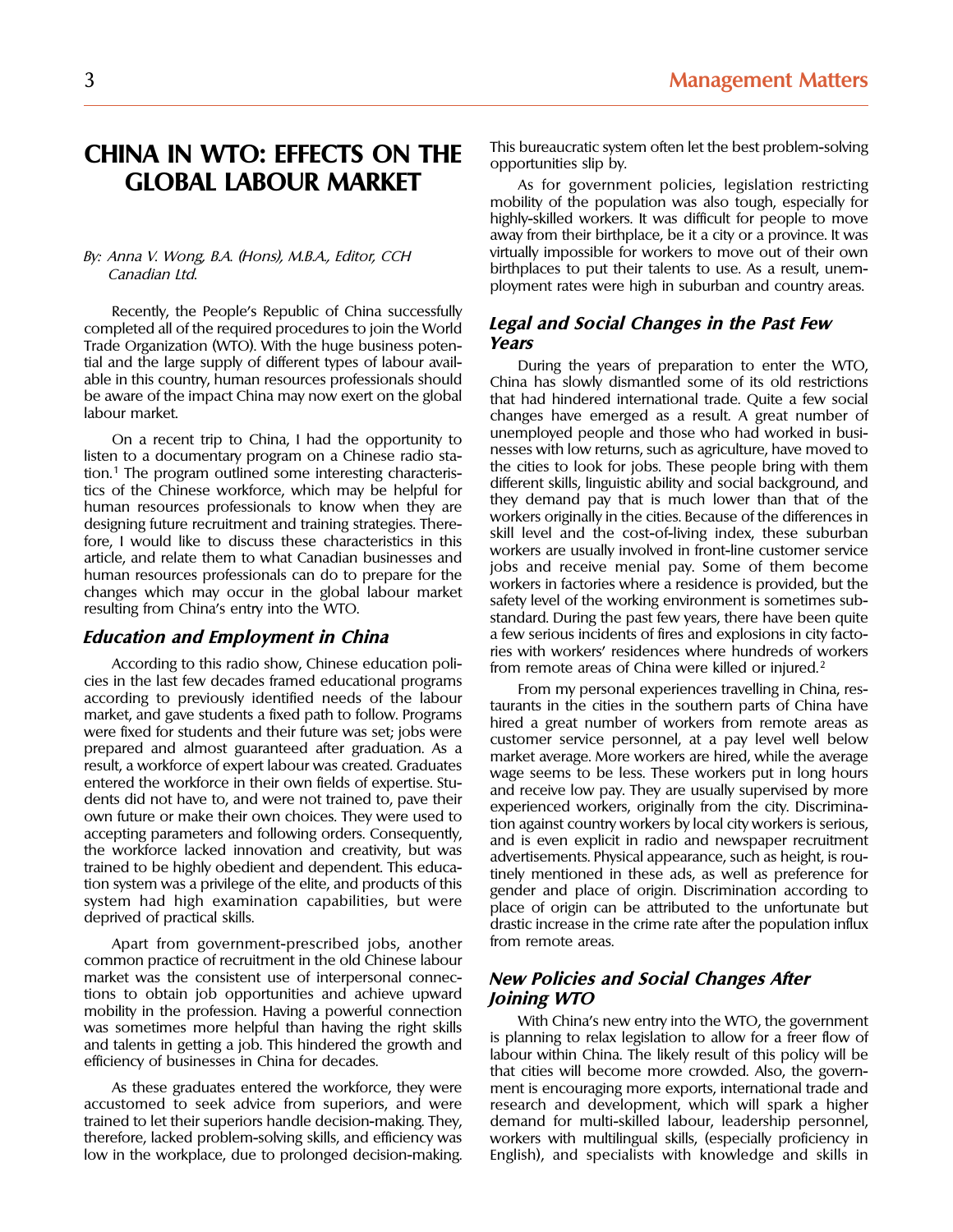advanced technology. The old system of recruiting through recruiting in China. In particular, some of the common personal connection is slowly going out of date and the practices in the country, especially specifications of gender, market is changing from demanding expert labour to physical looks and place of origin in hiring, may not be

talent and investments, workers and investors from other avoid potential conflicts. Canadian employers recruiting in countries are now being offered "green card" status in China also need to be prepared for the supe-<br>China China to enjoy the same rights and privileges as Chinese

Apart from the change in demand for skills, there is<br>also a change in social hierarchy. To produce more multi-<br>skilled workers, education has become more of a common<br>skills and employees sent to China to pioneer business<br>s moted according to performance and ability. The new For the Canadian labour market, employers and education and training systems equip workers to be able human resources professionals have to be aware of the to perform different tasks and to participate in different possible lack of innovation, creativity and linguistic ability of

hardest hit by this discrimination and often remain con-<br>fined to customer service and production line positions experts in their own fields, and can be highly productive if fined to customer service and production line positions experts in their own fields, and can be highly productive if<br>with salaries below market average "Foreign" workers but to work in collaboration with other workers with with salaries below market average. "Foreign" workers, put to work in collaboration with other workers with<br>such as those from Hong Kong Europe and North America e related expertise, and mentored for those other skills as such as those from Hong Kong, Europe and North America related expertise, and mentored for those other skills as<br>are strongly favoured by employers and are offered high well. Canadian employers also have to be aware of tal are strongly favoured by employers and are offered high well. Canadian employers also have to be aware of tal-<br>pay, especially in management and high-tech positions. The ented employees who are attracted to China, especial pay, especially in management and high-tech positions, ented employees who are attracted to China, especially<br>further widening the income gap, Also, as a result of this multilingual, high-tech and managerial personnel who further widening the income gap. Also, as a result of this multilingual, high-tech and managerial personnel per<br>tech and managerial personnel personnel who are relocate. reversed discrimination against Chinese workers, highly

All of these changes in the Chinese labour market have resulted in increased opportunities for foreign employers **Notes:** to conduct business in China. The privileges granted to<br>workers and investors from abroad bave started to attract <sup>1</sup> Radio Guangzhou FM 102.7 [China]: "Guangzhou's Focus". December 29, workers and investors from abroad have started to attract Radio Guangzhou FM 102.7 [China]: "Guangzhou's Focus<br>2001, 4 p.m. to 6 p.m. www.radioguangzhou.com.cn. more businesses to China. Consequently, investors are a soul, 4 p.m. to 6 p.m. www.radioguangzhou.com.cn.<br>beginning to recruit employees within the country, while  $\frac{2 \text{ Mitchell, Tom.}}{3}$  Mitchell, Tom. "Six jailed over deadly fi beginning to recruit employees within the country, while  $\frac{2}{3}$  Mitchell, Tom. "Six jailed over deadly fireworks factory blast", South China<br>Workers from abroad may be required to be stationed in Morning Post, November workers from abroad may be required to be stationed in Morning Post, November 29, 2001; "Blast – six arrested", South China<br>China tomporarily to holp start un now projects. Also Morning Post, July 15, 2000; "Fireworks fact China temporarily to help start up new projects. Also,<br>because of the reverse discrimination, multi-skilled workers<br>may be attracted to this labour market because of the high *South China Morning Post*, April 11, 1995; "Gr pay awarded to foreign workers. explosions'', South China Morning Post, January 28, 1994; Ball, Steve.

potential labour law repercussions of working and *Morning Post*, October 19, 1993.

demanding more multi-skilled labour. legal under Canadian law. Recruiters also have to be aware Legislation has not only changed for workers within of the impact personal connections may have on the China but for those from other countries too. To attract recruitment process, and establish a recruitment policy to the employees for leadership, decision-making and problem-<br>citizens. enterprise the change in demand for alilly there is solving skills, and encourage an independent work culture.

fields of profession. some workers from China who were trained and educated These changes are developing slowly in China, though. Under the old system. Training and education may be<br>There is still a lack of vocational colleges offering practical<br>training and hands-on experience. As well, discrimin

qualified local personnel often have to work in positions of<br>less responsibility than they had expected, and suffer low<br>job satisfaction and menial pay. These employees often<br>must leave their local area, or even the countr WTO member will influence the international labour **Effects on Canadian Businesses and the** market. Human resources professionals should prepare for<br>**Effects on Canadian Businesses and the** the upcoming changes by reviewing existing training poli-<br>cies. communication syste **Labour Market** cies, communication systems and retention strategies.

South China Morning Post, November 30, 1994; "Seven die in factory "Shenzhen firm faces \$335m in blast claims", South China Morning Post, Canadian investors have to be very cautious about November 20, 1993; ''Sabotage ruled out in fatal factory fire'', South China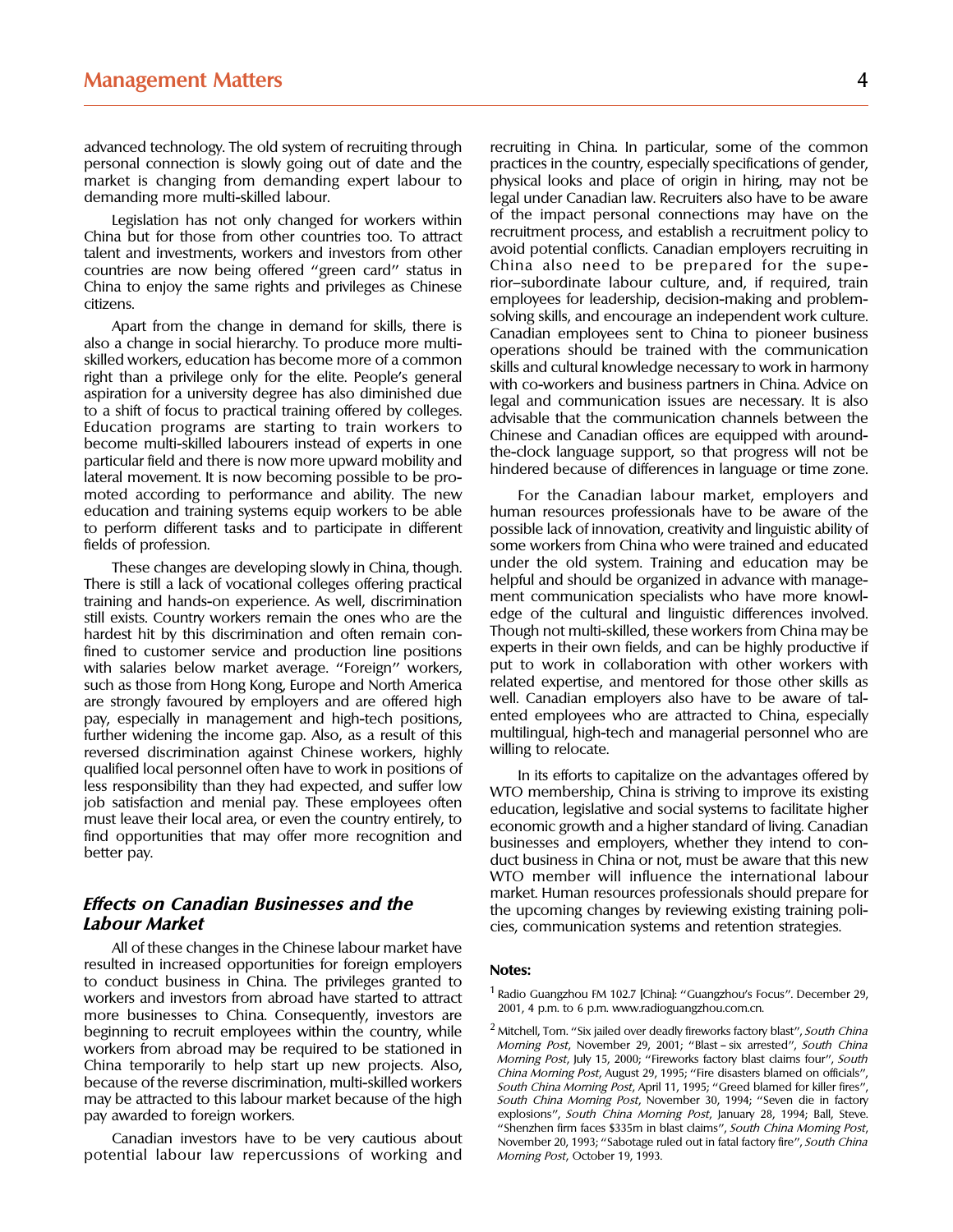## **Newfoundland and Labrador** *Hours of Work*<br>• The entitlement to a weekly day of rest will be extended

## **Labour Standards Legislation Receives Royal Assent Overtime**

The proposed changes to Newfoundland and Lab-<br>rador's *Labour Standards Act* have received Royal Assent<br>and are expected to come into force on July 1, 2002,<br>time will be added. except for the new minimum overtime rate, which is<br>expected to come into effect on April 1, 2003. The amend-<br>ments are aimed at improving employee-employer rela-<br>tions and providing more flexibility in the workplace. High-Remembrance Day as a statutory holiday; overtime pay at one-and-a-half times the employee's regular wage; the option of time off in lieu of pay for overtime; enhanced sick **Minimum Wage** and bereavement leave provisions; a graduated scale for notice of termination; and enhanced protection for • The Lieutenant-Governor in Council will set the min-<br>employee wages. In more detail, the amendments include imum wage rates without recourse to recommendations employee wages. In more detail, the amendments include the following:

### **Employment Relationship Constraining Payment of Wages**

- Employers will have to provide employees with a state-<br>ment of the terms and conditions of their employment. on a credit union.
- Employers will have to display a copy of the *Labour Stan*-<br>dards Act and Regulations on their premises. to an employee's bank account.

- The manner in which the minimum vacation period of proper notice and unless the employer and employee agree to shorter periods, the employee can take the agree to shorter periods, the employee can take the medicine ⊃ required statutory deductions; vacation in one unbroken period of two weeks or in two unbroken periods of one week each.  $\Box$  a court order;
- The employer will have to reimburse an employee for <br>
□ an overpayment of wages;<br>
reasonable recoverable expenses incurred by the □ an overpayment of wages; employee if the employer cancels or changes an <br>approved vacation.  $\Box$  the employee's group benefit plan;
- Current restrictions on the entitlement to vacation pay  $\Box$  the employee's savings plan;<br>will be eliminated.
- The amount of vacation pay paid to an employee will have to appear on the employee's statement of pay.

- Remembrance Day will become a paid public holiday.
- A method for calculating public holiday pay will be wages will increase from \$2,000 to \$7,500 and the established as follows: the employee's hourly rate of pay employer will be considered to hold the unpaid wages established as follows: the employee's hourly rate of pay employer will be considered will be multiplied by the average number of hours in trust for the employee. will be multiplied by the average number of hours

**PROGRESS OF LEGISLATION** worked per day by the employee in the three weeks immediately preceding the holiday.

to management employees.

- 
- 

of the Labour Standards Board.

- 
- 
- An employer will be obligated, unless the employer and **Vacations with Pay** employee agree otherwise, to provide expense advances to an employee who incurs expenses at work.
	- two weeks is taken is clarified by specifying that, upon <br>permissible deductions from an employee's wages<br>proper notice and unless the employer and employee were clarified as limited to those in relation to:
		-
		-
		-
		-
		-
		- **□** an overpayment or unused portion of travel advances;<br>and
		- $\Box$  rental charges for living in a premises under the employer's control.
- **Public Holidays Public Holidays According to Employers** who require employees to wear special clothes will provide the clothes without charge.
	- The amount of an employee's priority claim for unpaid wages will increase from \$2,000 to \$7,500 and the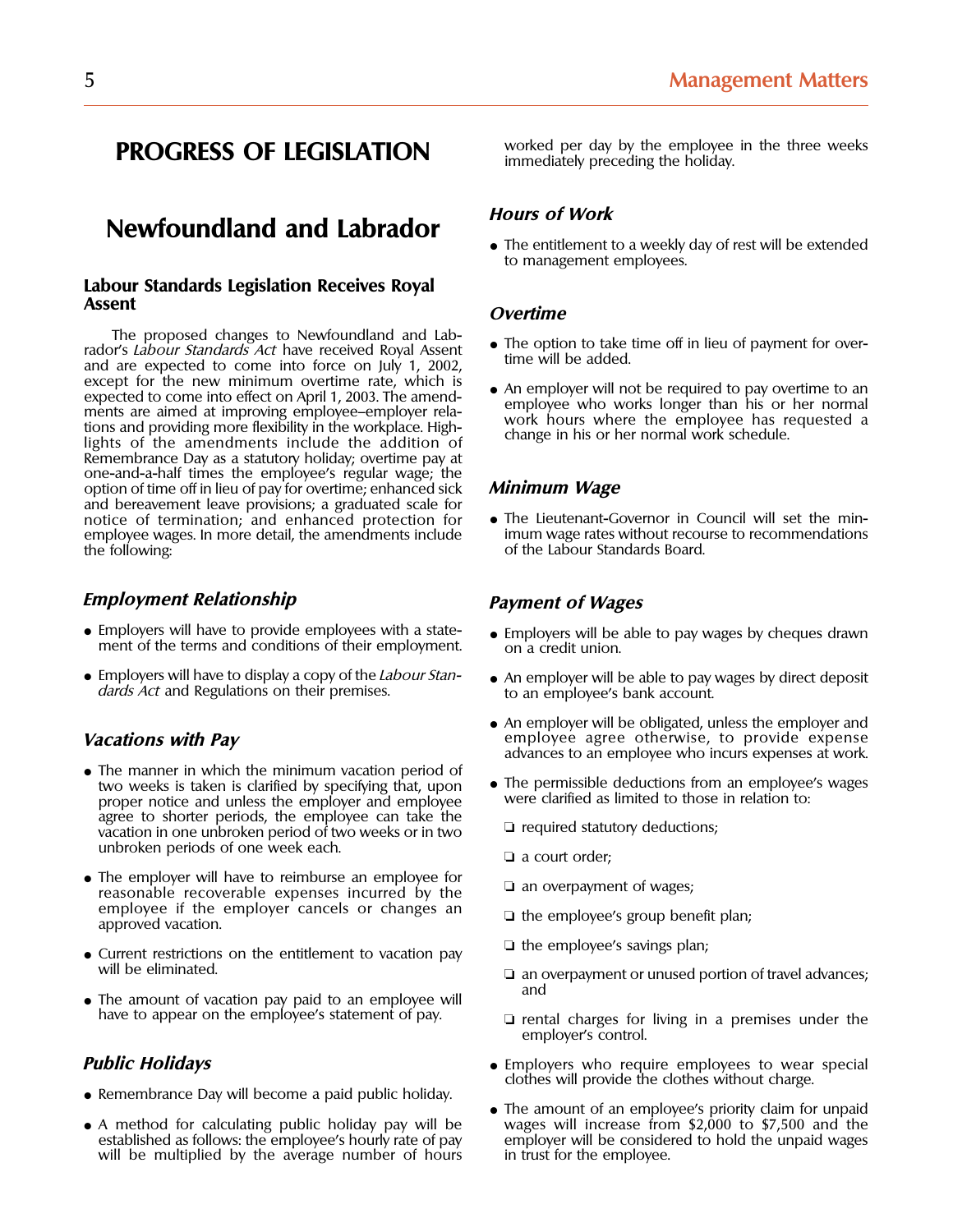- 
- Tips and gratuities will be considered the property of the employee. However, where the payment of tips and gra-<br>tuities is made by credit or debit card or is a pre-assigned<br>amount, statutory deductions can be made from the tips <br>• The existing Labour Standards Board will be repla amount, statutory deductions can be made from the tips or gratuities by the employer. a new Labour Standards Board.

- Bereavement leave will be broadened to include the plaint will have to be made death of a daughter-in-law or son-in-law death of a daughter-in-law or son-in-law.
- will be extended by a day.
- 
- Employee wages in relation to be reavement leave will be<br>calculated by multiplying the employee's hourly rate of<br>pay by the average number of hours worked in a day in<br>the three weeks immediately preceding the bereave-<br>me
- Unpaid sick leave will be extended from five to seven<br>days and will be broadened to include leave in relation<br>to family responsibilities.<br>to family responsibilities.
- Unused sick leave or family responsibility leave days will expire at the end of each year. **Ontario**
- The minimum length of employment necessary for entitlement to sick leave will decrease from six months to 30 days. The 30-day threshold will also apply to family **Disability Act Receives Royal Assent** responsibility leave entitlement.
- 

- an employer give written notice of termination will be removed.
- The notice period for termination will increase with the length of the period of employment as follows:
	- ❏ one week for three months to under two years of
	-
	-
	-
	- $\Box$  six weeks for 15 years or more.

• Directors of companies will be individually and collec- • The option of payment in lieu of working notice will be tively liable for unpaid wages.<br>
dded with respect to group layoffs. added with respect to group layoffs.

- 
- A two-year limitation period for bringing complaints to the Director of Labour Standards will be added. How-**Leaves of Absence Leaves of Absence**<br>**explores the Director of Labour Standards will be added. How-<br><b>explores the plaint will have to be made within six months of the explorence to a terminated employee, the com-**
- Where an entitlement to the paid day of bereavement  $\bullet$  A determination of the Director of Labour Standards will leave occurs during vacation leave, the vacation leave  $\bullet$  Court, Trial Division.
- An employee who is not entitled to bereavement leave The authority to review decisions under the Act will be transferred from a panel of adjudicators (currently under will be allowed two unpaid days of leave. transferred from a panel of adjudicators (currently under the Act) to the Labour Relations Board.
	-

Bill 54, An Act to Amend the Labour Standards Act, now S.N. 2001, c. 33, passed first reading on November 29,

• An employee must provide the employer with a doctor's<br>certificate in relation to sick leave of three or more con-<br>secutive days and a written statement regarding the<br>nature of the family responsibility in question in rel

Bill 125, now S.O. 2001, c. 32, received first reading on **Termination November** 5, 2001, second reading on November 26, third reading on December 13, and Royal Assent on • The ability of an employee to waive the requirement that December 14. The Bill comes into force upon proclama-<br>an employer give written notice of termination will be tion of the Lieutenant Governor.

## **Northwest Territories**

### **New Public Holiday**

❏ two weeks for two to under five years; The Northwest Territories have designated June 21 as ❏ three weeks for five to under 10 years; National Aboriginal Day. Bill 6, the National Aboriginal Day Act makes June 21 a public holiday. The Bill was introduced ❏ four weeks for 10 to under 15 years; and on June 13, 2001, passed second reading on June 14, passed third reading on November 1, and received Royal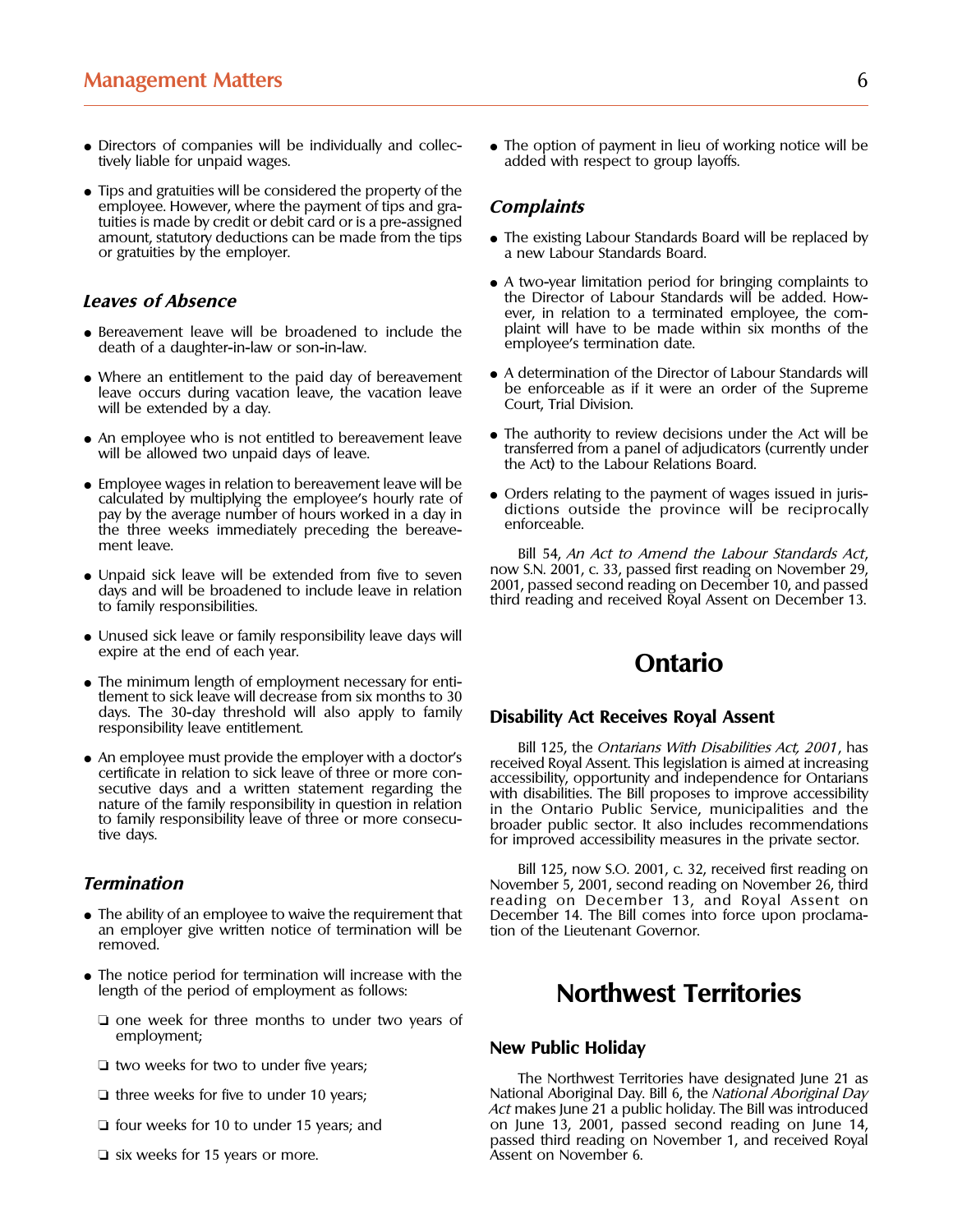## **BUSINESS BRIEFING**

month and year earlier, respectively.<br>The latest CPI on a 1986 base was **potal Sales rese** Betail sales in The latest CPI on a 1986 base was **Retail Sales rose.** Retail sales in

federal *Fiscal Monitor* showed a net lion in the previous month and 5.2% that had been in effect since<br>budgetary deficit of \$1.243 million in ahead of the year-earlier \$23.371 mil- November 27. The operating band for budgetary deficit of \$1,243 million in ahead of the year-earlier \$23,371 mil-November, eighth month of the lion. the central bank's overnight rate is 2001-02 fiscal year. That compared similarly reduced and the bank's with a \$943 million surplus on the **Manufacturing increased from** overnight target rate is cut to 2% from<br>Finance Department's books from **previous month** Estimated shipments 2.25%. Financial institutions have Finance Department's books from **previous month.** Estimated shipments November 2001. This meant a prelim-

in the month and  $9.3\%$  in the year at

Consumer Price Index and the Bank export components and four of the employees an average 3.2% over 33.5 of Canada rate, refer to the Canapian inne import components rose in the months of Canada rate, refer to the CANADIAN inne import components rose in the months.<br>BUSINESS MANAGEMENT MANUAL, "Facts & first 11 months of 2001 from a year first 11 months of 2001 from a year Figures" tab division, ¶525 *et seq*. earlier. Fourteen agreements in public

**Consumer Price Index rose slug- Wholesale Trade up.** Wholesalers employees in various jurisdictions an **gishly.** The annual Consumer Price did a preliminary \$32,380 million average 3.1% over 34.2 months: 1.2 in gishly. The annual Consumer Price did a preliminary \$32,380 million average 3.1% over 34.2 months; 12 in and social rential did a preliminary \$32,380 million average 3.1% over 34.2 months; 12 in and social rential metal of Index (CPI) rose 0.7% in December, worth of business in November, sea-<br>the same rate as in November but still<br>down from the previous few months. previous month's revised \$32,256 mil-<br>December's 0.1% rise from the pre-<br>ion

148. **Bank Rate lowered yet again.** The November totalled a preliminary **Bank of Canada reduced its lending**<br>\$24,584 million, seasonally adjusted, Bank of Canada reduced its lending to 1.4% from a revised \$24.242 mil-**Budgetary Balance deficit.** The up 1.4% from a revised \$24,242 mil- rate to 2.25% January 15 from the 2.5%

November 2001. This meant a prelim-<br>inary year-to-date surplus of \$11,984 facturing groups increased in value in The bank notes that it had indicated<br>million compared with the year-ear-<br>November from the previous month in million compared with the year-ear-<br>lier surplus of \$15,533 million. The surplus of the right of the time and extent of the recovery but inventories and unfilled orders the timing and extent of the recovery were down. All were down from a the economic activity depended on were down. All were down from a in economic activity depended on<br>vear earlier.

The value of exports in data were derived from information<br>November was a preliminary in agreements covering 133,400 November, is likely to stay around its<br>\$32.652 million seasonally adjusted in employees for an average of \$32,652 million, seasonally adjusted in employees for an average of 33.5 current level through mid-2002 and sand<br>current dollars up 1.3% from the pre- months. Two with Cost of Living to average just under 1.5% in the current dollars, up 1.3% from the pre- months. Two with Cost of Living to average just under 1.5% in the vious month but down 9.8% from a Allowance (COLA) clauses gave 1,110 second half." The next regular rate<br>vear earlier Imports were down 0.3% employees an average annual 4.2% announcement is scheduled for year earlier. Imports were down  $0.3\%$  employees an average annual  $4.2\%$  announcement in the month and  $9.3\%$  in the year at increase over 36 months; the 28 March 5.

**Note:** For more figures relating to the \$28,090 million. Five of the nine without COLA clauses gave 132,290

administration gave 109,900

International Trade inreased. Wear earlier. and had the cande and he distinting merchan-<br>
Canada had a preliminary merchan-<br>
Say for million in **Labour Settlements increased.** confidence. "Uncertainty has been<br>
been distin